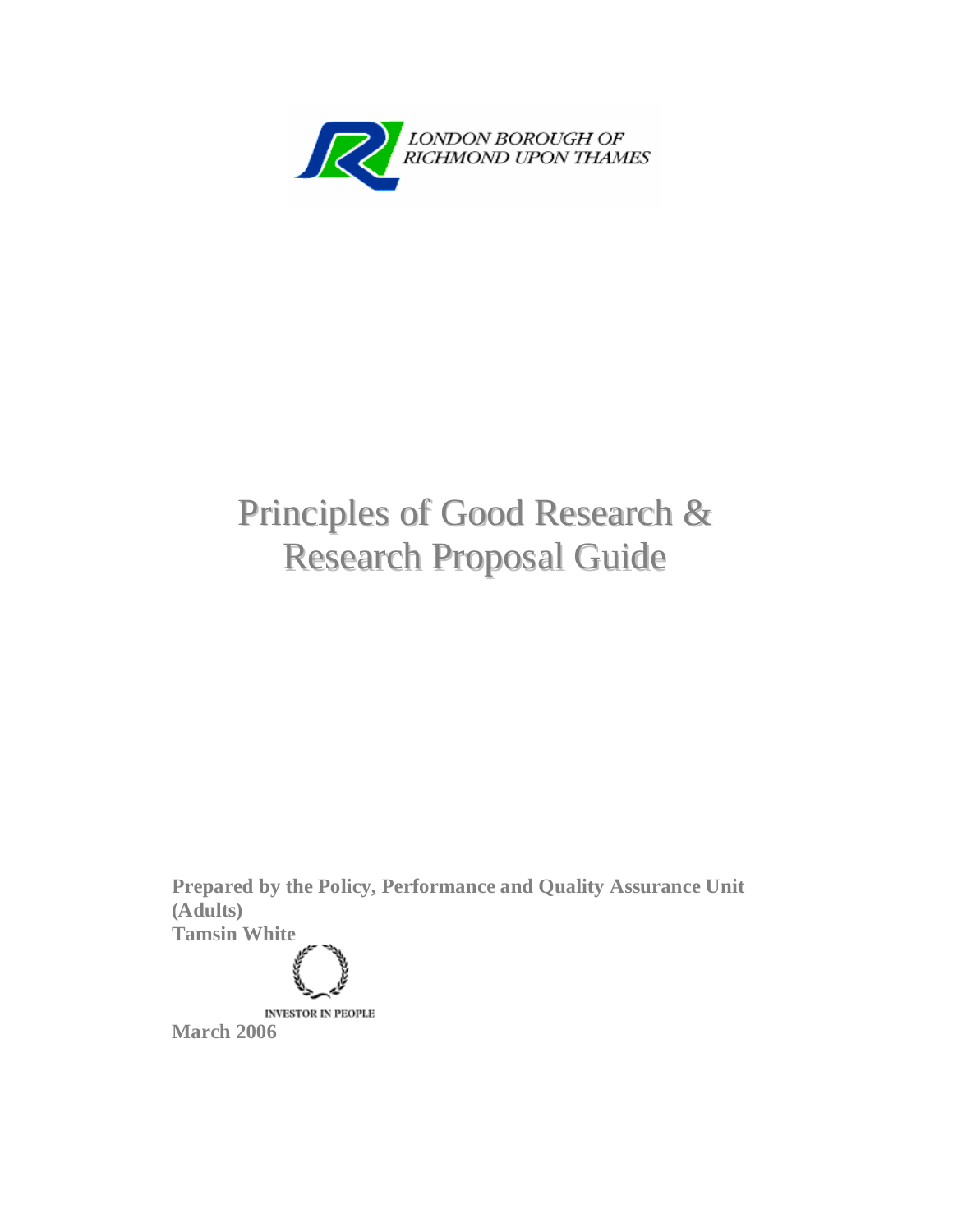## **Principles of Good Research**

All research is different but the following factors are common to all good pieces of research involving social care service users, their families and carers and staff working in this area.

- There is a clear statement of research aims, which defines the research question.
- There is an information sheet for participants, which sets out clearly what the research is about, what it will involve and consent is obtained in writing on a consent form prior to research beginning.
- The methodology is appropriate to the research question. So, if the research is into people's perceptions, a more qualitative, unstructured interview may be appropriate. If the research aims to identify the scale of a problem or need, a more quantitative, randomised, statistical sample survey may be more appropriate. Good research can often use a combination of methodologies, which complement one another.
- The research should be carried out in an unbiased fashion. As far as possible the researcher should not influence the results of the research in any way. If this is likely, it needs to be addressed explicitly and systematically.
- From the beginning, the research should have appropriate and sufficient resources in terms of people, time, transport, money etc. allocated to it.
- The people conducting the research should be trained in research and research methods and this training should provide:
	- $\triangleright$  Knowledge around appropriate information gathering techniques,
	- $\triangleright$  An understanding of research issues,
	- $\triangleright$  An understanding of the research area,
	- $\triangleright$  An understanding of the issues around dealing with vulnerable social care clients and housing clients, especially regarding risk, privacy and sensitivity and the possible need for support.
- Those involved in designing, conducting, analysing and supervising the research should have a full understanding of the subject area.
- In some instances, it helps if the researcher has experience of working in the area. However, this can also be a negative factor, as sometimes research benefits from the fresh eyes and ears of an outsider, which may lead to less bias.
- If applicable, the information generated from the research will inform the policy-making process.
- All research should be ethical and not harmful in any way to the participants.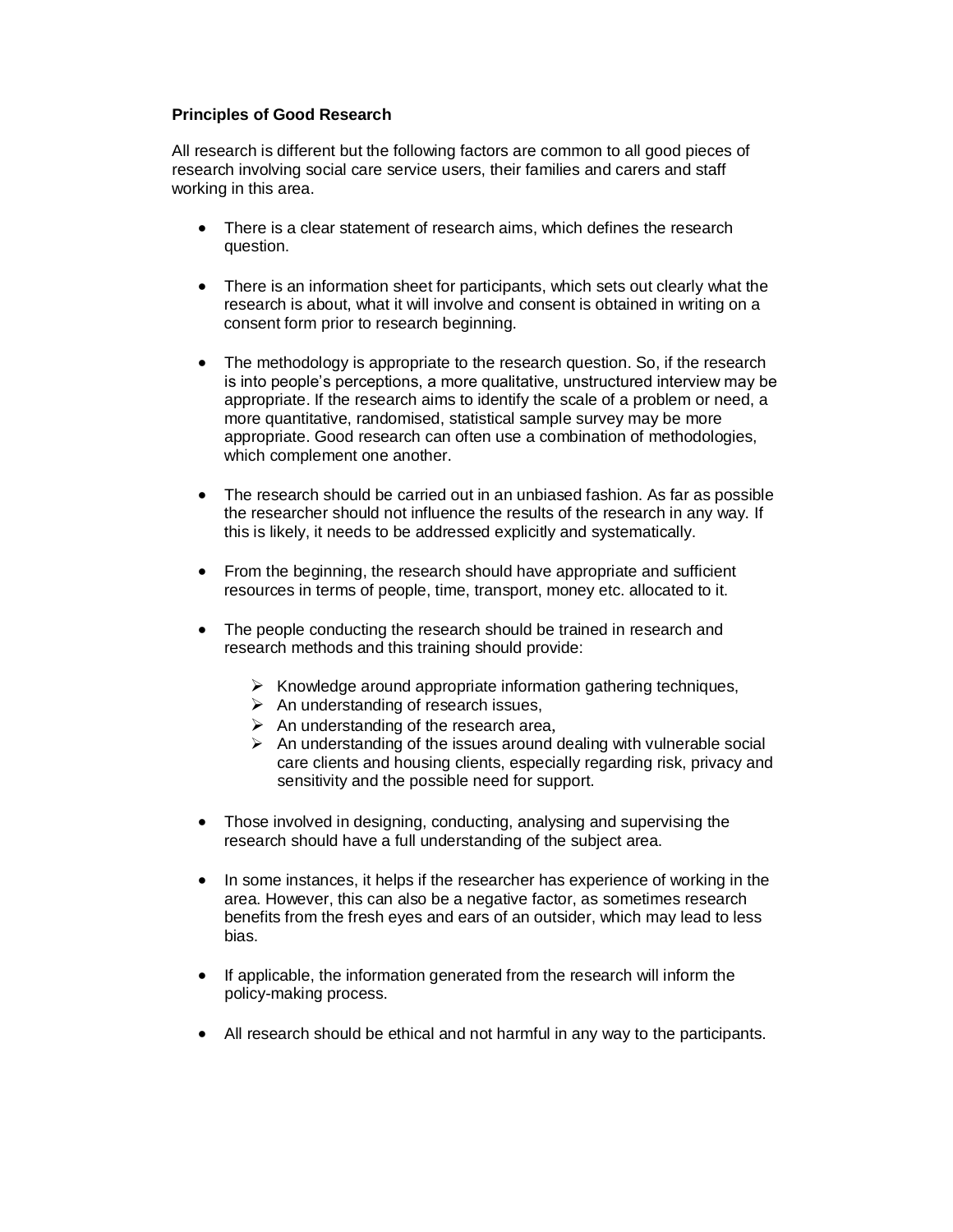## **Research Proposal Guide**

The following topic areas and questions need to be covered in any application to do research which involves direct or indirect access to social care service users, vulnerable adults in the housing service, their families and carers and/or members of council staff.

How you write your proposal is up to you but if you can address the criteria in this guide it will help the South West London Research Governance Consortium to make a judgement about your research proposal, so answering as many of the questions as possible will simplify the approval process.

## **Questions to address in preparing your research proposal**

| 1. Background                       | Why is this research important?                                                                                      |
|-------------------------------------|----------------------------------------------------------------------------------------------------------------------|
|                                     | What other studies have there been in this area?                                                                     |
|                                     | How will this research add to knowledge in this area?                                                                |
|                                     | What do you want to find out?                                                                                        |
|                                     | What is the main question you wish to answer?                                                                        |
|                                     | What are the specific questions you will ask to address the<br>main question?                                        |
| 2. How you will do<br>your research | Will you be doing this research on your own or with others?                                                          |
|                                     | Have you provided full details of anyone else you intend to<br>carry out this research with, including fieldworkers? |
|                                     | Who are you targeting in this research?                                                                              |
|                                     | How many people or case files do you intend to interview or<br>read through?                                         |
|                                     | Where will the research take place?                                                                                  |
|                                     | Will participants be clearly and fully informed of the purpose<br>of the research study?                             |
|                                     | How will you do this?                                                                                                |
|                                     | How will participants be clear about the expectations of the<br>researcher?                                          |
|                                     | Do you have an information sheet and a consent form for<br>participants?                                             |
|                                     | Supervisory arrangements - how do you intend your research<br>to be supervised and monitored and by whom?            |
|                                     | Who will be funding your research?                                                                                   |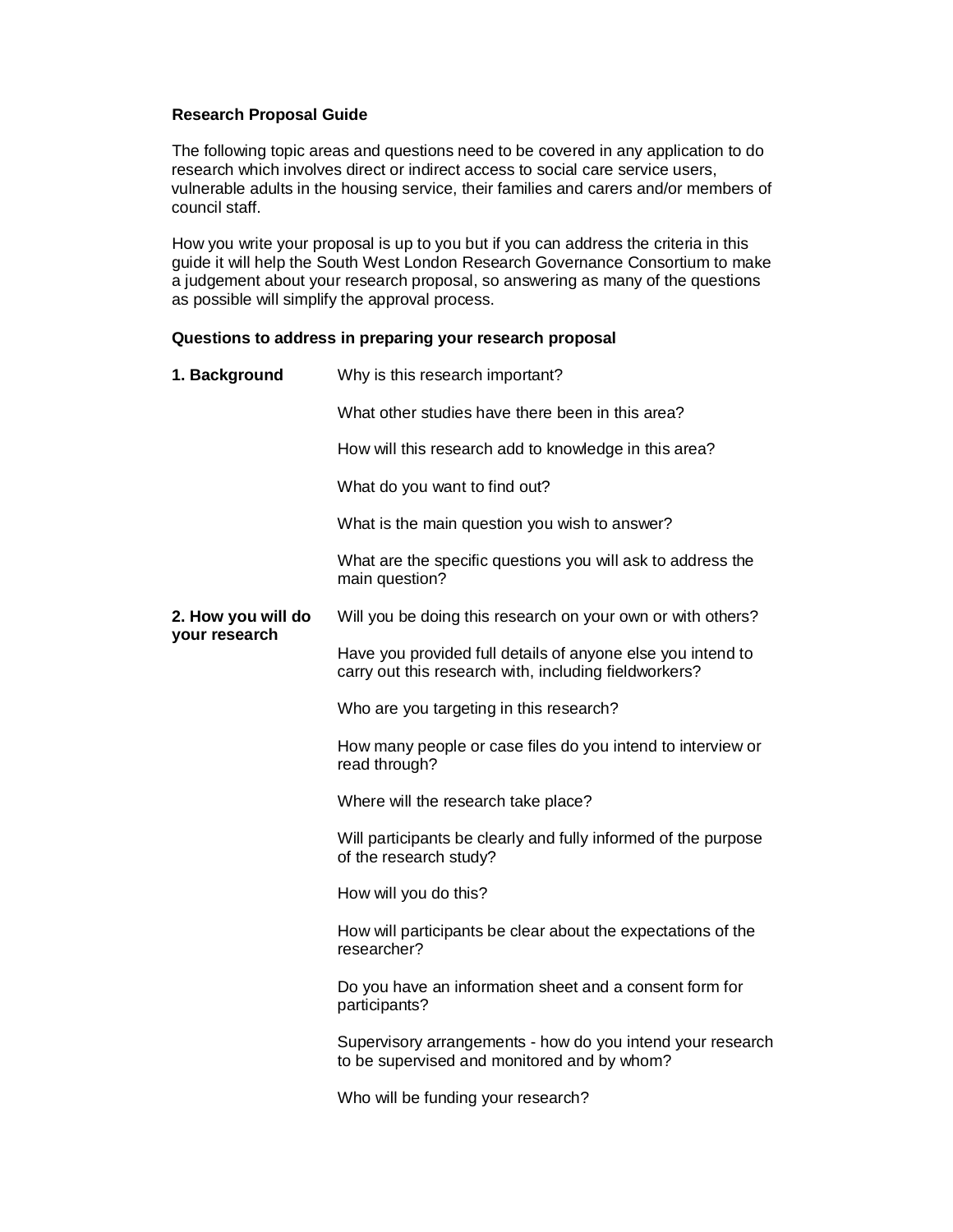| 3. Timetable             | When will your research start and finish?                                                                                                             |
|--------------------------|-------------------------------------------------------------------------------------------------------------------------------------------------------|
|                          | Are there particular stages to the research - e.g. piloting, then<br>main research?                                                                   |
|                          | If so, what are they?                                                                                                                                 |
|                          | Is the timetable realistic?                                                                                                                           |
|                          | Is it influenced by external constraints or deadlines?                                                                                                |
|                          | How will you provide regular updates and progress reports<br>and to whom will you provide them?                                                       |
| 4. Methodology           | What sort of data will you be collecting - e.g. are you<br>intending to count numbers, talk to people directly or a<br>mixture of the two?            |
|                          | What is the main method you will use to carry out the<br>research - e.g. questionnaire, face-to-face interviews, focus<br>groups, paper reviews etc.? |
|                          | How will you select your sample?                                                                                                                      |
|                          | How will you recruit your sample?                                                                                                                     |
|                          | How will you collect your data?                                                                                                                       |
|                          | Will you be paying participants?                                                                                                                      |
| <b>5. Ethical Issues</b> | Is there any potential risk or harm to participants or yourself?                                                                                      |
|                          | If so, what are the potential risks and what do you intend to<br>do to reduce them?                                                                   |
|                          | How will you obtain informed consent?                                                                                                                 |
|                          | Where informed consent is unable to be provided, what will<br>you do?                                                                                 |
|                          | How will your research comply with equal opportunities?                                                                                               |
|                          | How will participants be given the opportunity to complain?                                                                                           |
|                          | Will you be insured against professional negligence claims?                                                                                           |
|                          | How will you deal with complaints made against you by<br>participants?                                                                                |
|                          | How will you deal with any sensitive or criminal matters that<br>may be raised in the course of your research?                                        |
|                          | What follow-up support will be available to participants should<br>they require it?                                                                   |